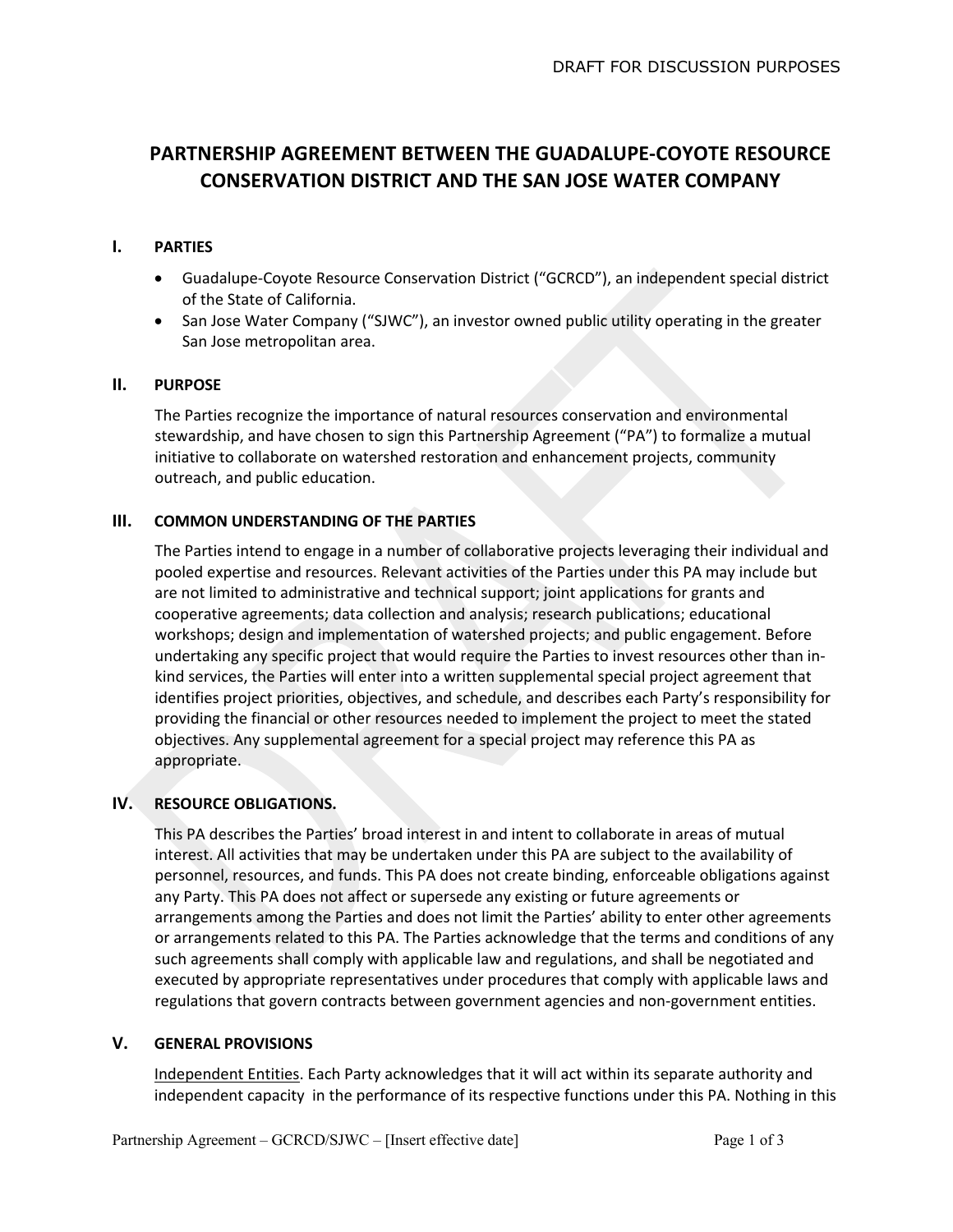PA shall: a) be construed as obligating either Party to the delivery of services or to the expenditures of funds; or b) create any third-party beneficiaries or otherwise confer any rights or remedies to any non-Party.

Assurances. The Parties agree to abide by all applicable Federal and State Statutes and orders relating to environmental laws and regulations and the Endangered Species Act, and Federal and State protection of rivers and waterways and historic and archeological preservation in the performance of activities in this PA.

Mutual Indemnification. GCRCD agrees to indemnify, defend, and hold SJWC, agents, successors, and assigns harmless from and against all claims, causes of action, liabilities, damages, judgments, and other costs and expenses suffered or incurred by any of them arising out of or on account of GCRCD's performance hereunder. SJWC agrees to indemnify, defend, and hold GCRCD harmless from and against all claims, causes of action, liabilities, damages, judgments, and other costs and expenses suffered or incurred by any of them arising out of or on account of SJWC's performance hereunder.

Non-Discrimination Policy. Parties shall not discriminate against any person on the basis of race, creed, color, national origin, ancestry, sexual orientation, political affiliation or beliefs, religion, gender, gender identity or gender expression, age, physical and invisible disability, medical condition, marital status or pregnancy (as those terms are defined by the California Fair Employment and Housing Act -- Government Code Section 12900-12996) in the performance of activities included in this PA.

Information Sharing. In their shared efforts to educate and build consensus across government, academic, and community-based stakeholders, the Parties may elect to share with each other information that is in the public domain and considered non-confidential. SJWC acknowledges that as a public agency, GCRCD is subject to the California Public Records Act, and may be required to share information that is provided to it through this PA if a request is made that is not otherwise subject to exemption under State law.

#### **VI. NOTICES**

Any notice required or desired to be given under this PA shall be deemed given if in writing sent by first class or electronic mail to the addresses of the Parties as follows:

GCRCD SJWC 1560 Berger Drive, Suite 211 110 West Taylor St. San Jose, CA 95112 San Jose, CA 95110-2131 408-288-5888 [insert phone number] smoreno@gcrcd.org [insert email] www.rcdsantaclara.org www.sjwater.com

Stephanie Moreno, Executive Director [insert authorized signatory's name/title]